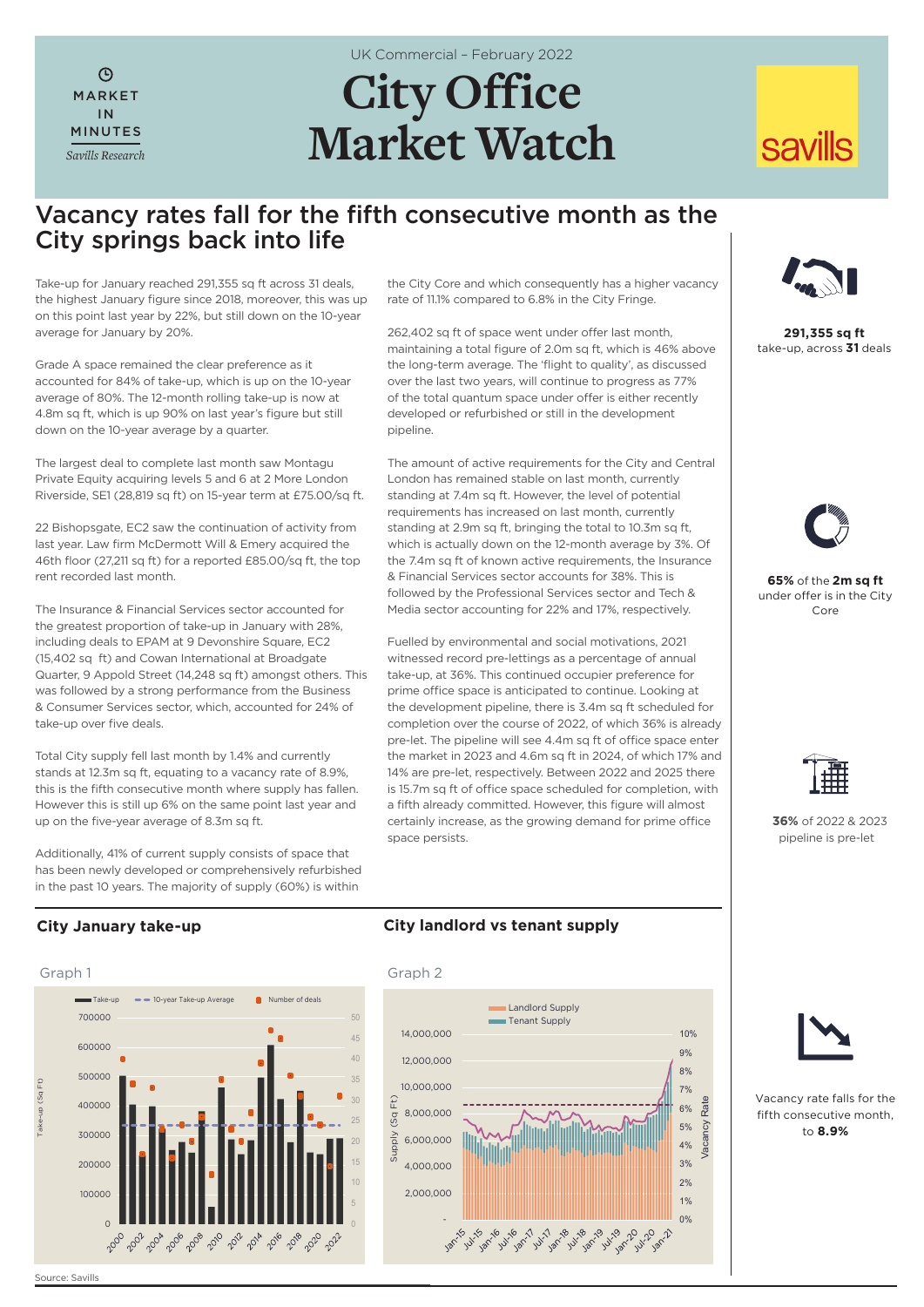#### **Analysis close up**

#### **Monthly take-up**

#### Table 1

|               | Sq ft   | % Grade A | 12 month<br>rolling take-<br><b>up</b> | Total      | % Grade A | % chg on prev<br>month | Vacancy<br>$(\%)$ |
|---------------|---------|-----------|----------------------------------------|------------|-----------|------------------------|-------------------|
| Feb-21        | 222,509 | 90%       | 2,531,517                              | 12,009,405 | 83%       | 3%                     | 8.7%              |
| $Mar-21$      | 271,580 | 96%       | 2,353,961                              | 12,312,231 | 84%       | 3%                     | 8.9%              |
| Apr-21        | 361,127 | 83%       | 2,544,517                              | 12,004,918 | 84%       | $-2%$                  | 8.7%              |
| $May-21$      | 208,878 | 79%       | 2,663,435                              | 12,004,541 | 84%       | O%                     | 8.7%              |
| $Jun-21$      | 214,448 | 81%       | 2,669,536                              | 12,457,214 | 84%       | 4%                     | 9.0%              |
| $Jul-21$      | 392,823 | 88%       | 2,699,892                              | 12,566,227 | 86%       | $1\%$                  | 9.1%              |
| Aug-21        | 602,516 | 96%       | 3,258,264                              | 12,289,019 | 85%       | $-2%$                  | 8.9%              |
| $Sep-21$      | 220,203 | 90%       | 3,314,103                              | 13,010,829 | 86%       | 6%                     | 9.4%              |
| $Oct-21$      | 493,613 | 90%       | 3,717,561                              | 12,718,905 | 86%       | $-2%$                  | 9.2%              |
| <b>Nov-21</b> | 759,383 | 97%       | 4,362,873                              | 12,516,925 | 85%       | $-2%$                  | 9.1%              |
| <b>Dec-21</b> | 778,314 | 100%      | 4,815,427                              | 12,490,925 | 85%       | 0%                     | 9.0%              |
| $Jan-22$      | 260,488 | 88%       | 4,785,882                              | 12,285,458 | 85%       | $-2%$                  | 8.9%              |

#### **Year to date take-up**

#### Table 3

|               | Sq ft   | % change on<br>previous year | % Grade A |  |
|---------------|---------|------------------------------|-----------|--|
| Jan 21        | 290,033 | 22%                          | 97%       |  |
| <b>Jan 22</b> | 291,355 | O%                           | 84%       |  |

#### **Rents**

#### Table 5

|                |         | Average |                |        |                |  |  |  |
|----------------|---------|---------|----------------|--------|----------------|--|--|--|
| £ per<br>sq ft | Top     | Grade A | <b>Grade B</b> | Prime* | Rent<br>free** |  |  |  |
| Feb-21         | £81.50  | £58.42  | £33.63         |        |                |  |  |  |
| $Mar-21$       | £108.75 | £67.88  | £55.00         | £82.50 | 28             |  |  |  |
| $Apr-21$       | £72.00  | £61.50  | £43.34         |        |                |  |  |  |
| May-21         | £74.50  | £60.77  | £58.85         |        |                |  |  |  |
| $Jun-21$       | £82.50  | £62.28  | £43.50         | £77.25 | 27             |  |  |  |
| $Jul-21$       | £107.25 | £73.27  | £54.94         |        |                |  |  |  |
| Aug- $21$      | £81.50  | £68.42  | £48.75         |        |                |  |  |  |
| Sep-21         | £83.00  | £67.49  | £49.43         | £80.67 | 27             |  |  |  |
| $Oct-21$       | £75.00  | £64.13  | £44.50         |        |                |  |  |  |
| <b>Nov-21</b>  | £84.50  | £70.14  | £33.25         |        |                |  |  |  |
| $Dec-21$       | £94.50  | £64.75  |                | £83.06 | 26             |  |  |  |
| $Jan-22$       | £85.00  | £69.93  | £51.75         |        |                |  |  |  |

#### **Supply**

#### Table 2

|               | Sq ft   | % Grade A | 12 month<br>rolling take-<br><b>up</b> | Total      | % Grade A | % chg on prev<br>month | Vacancy rate<br>$(\%)$ |
|---------------|---------|-----------|----------------------------------------|------------|-----------|------------------------|------------------------|
| Feb-21        | 222,509 | 90%       | 2,531,517                              | 12,009,405 | 83%       | 3%                     | 8.7%                   |
| Mar-21        | 271,580 | 96%       | 2,353,961                              | 12,312,231 | 84%       | 3%                     | 8.9%                   |
| Apr-21        | 361,127 | 83%       | 2,544,517                              | 12,004,918 | 84%       | $-2%$                  | 8.7%                   |
| May-21        | 208,878 | 79%       | 2,663,435                              | 12,004,541 | 84%       | 0%                     | 8.7%                   |
| Jun-21        | 214,448 | 81%       | 2,669,536                              | 12,457,214 | 84%       | 4%                     | 9.0%                   |
| <b>Jul-21</b> | 392,823 | 88%       | 2,699,892                              | 12,566,227 | 86%       | 1%                     | 9.1%                   |
| Aug-21        | 602,516 | 96%       | 3,258,264                              | 12,289,019 | 85%       | $-2%$                  | 8.9%                   |
| $Sep-21$      | 220,203 | 90%       | 3,314,103                              | 13,010,829 | 86%       | 6%                     | 9.4%                   |
| $Oct-21$      | 493,613 | 90%       | 3,717,561                              | 12,718,905 | 86%       | $-2%$                  | 9.2%                   |
| <b>Nov-21</b> | 759,383 | 97%       | 4,362,873                              | 12,516,925 | 85%       | $-2%$                  | 9.1%                   |
| <b>Dec-21</b> | 778,314 | 100%      | 4,815,427                              | 12,490,925 | 85%       | O%                     | 9.0%                   |
| Jan-22        | 260,488 | 88%       | 4,785,882                              | 12,285,458 | 85%       | $-2%$                  | 8.9%                   |

#### **Development pipeline**

Table 4

| Sq ft | Refurb    | <b>Devs</b> | <b>Total</b> | % Pre-let |
|-------|-----------|-------------|--------------|-----------|
| 2022  | 1,797,775 | 2,147,059   | 3,944,834    | 36%       |
| 2023  | 1,258,288 | 3,178,840   | 4,437,128    | 17%       |
| 2024  | 2,283,442 | 2,341,909   | 4,625,351    | 14%       |
| 2025  | 1,502,064 | 1,271,931   | 2,773,995    | 14%       |
| Total | 6,841,569 | 8.939.739   | 15.781.308   | 20%       |

#### **Demand & Under-offers**

#### Table 6

| <b>City Potential Requirements</b><br>(sqft) | 2.9 <sub>m</sub>  |
|----------------------------------------------|-------------------|
| <b>City Active Requirements</b><br>(sqft)    | 7.4m              |
| City Total Requirements (sq ft)              | 10.3 <sub>m</sub> |
| % change on 12 month ave                     | 6%                |
| Total under offer (sq ft)                    | 2.0 <sub>m</sub>  |
| Under offer this month (sq ft)               | 262,402           |
| % change on average (total)                  | 46%               |
| Landlord controlled supply                   | 73%               |
| Tenant controlled supply                     | 27%               |

\*Average prime rent is for preceeding 3 months

\*\* Average rent free on leases of 10 years with no breaks for preceding 3 months

Note: Completions due in the next 6 months are included in the current supply figures